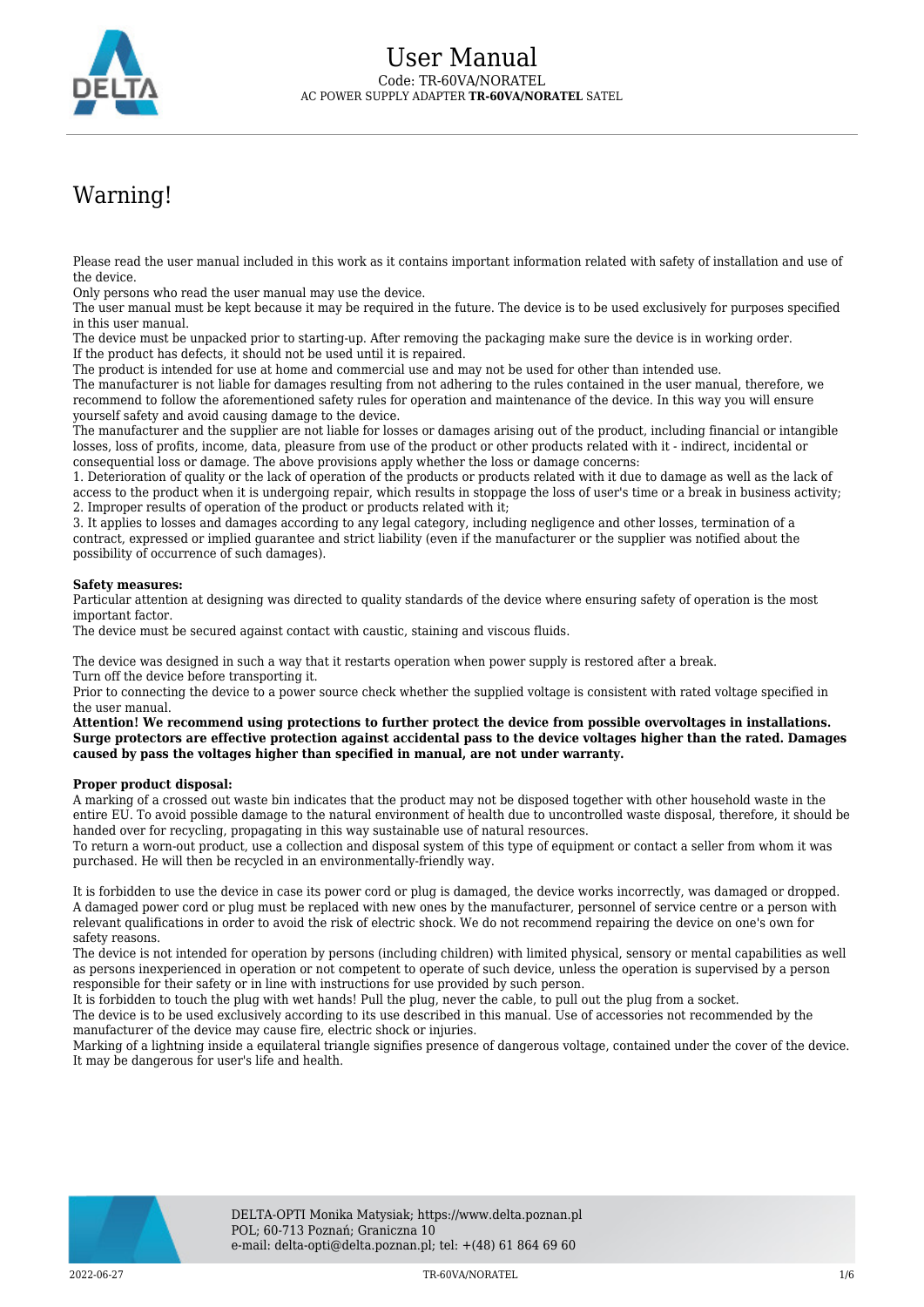



Single phase safety isolating transformer with short-circuit and thermal protection, is designed and made according to EN61558-2-6 norm. Transformer windings are isolated and sealed with polyurethane inside self-extinguishing housing.

The power adapter is intended to be used in installations, which according to the CE Directives require the use of safety isolating transformer.

Attention! If the power adaptor is using for continuous work (24H) the rated current of the adaptor should be less than 80% of the maximal current. Please pay attention for proper cooling conditions of the power adaptor during work!

| Adapter type:                 | Transforming                                                                                          |
|-------------------------------|-------------------------------------------------------------------------------------------------------|
| Power voltage:                | 230 V AC                                                                                              |
| Frequency range:              | 47  63 Hz                                                                                             |
| Output voltage:               | 18 V, 20 V AC                                                                                         |
| Maximal load:                 | 3 A                                                                                                   |
| EN norm:                      | EN61558-2-6                                                                                           |
| Test voltage between PRI/SEC: | AC 4kV RMS                                                                                            |
| Safety class:                 | $\rm II$                                                                                              |
| Isolation class:              | B (130°C)                                                                                             |
| "Index of Protection":        | IP43                                                                                                  |
| Output power:                 | 60 VA                                                                                                 |
| Application:                  | • to alarm systems powering<br>• to automatic systems<br>• to low-voltage light installation powering |
| Output:                       | 2 pcs                                                                                                 |
| Dimensions:                   | 124 x 72 x 67 mm                                                                                      |
| Weight:                       | 1.23 kg                                                                                               |



DELTA-OPTI Monika Matysiak; https://www.delta.poznan.pl POL; 60-713 Poznań; Graniczna 10 e-mail: delta-opti@delta.poznan.pl; tel: +(48) 61 864 69 60

2022-06-27 TR-60VA/NORATEL 2/6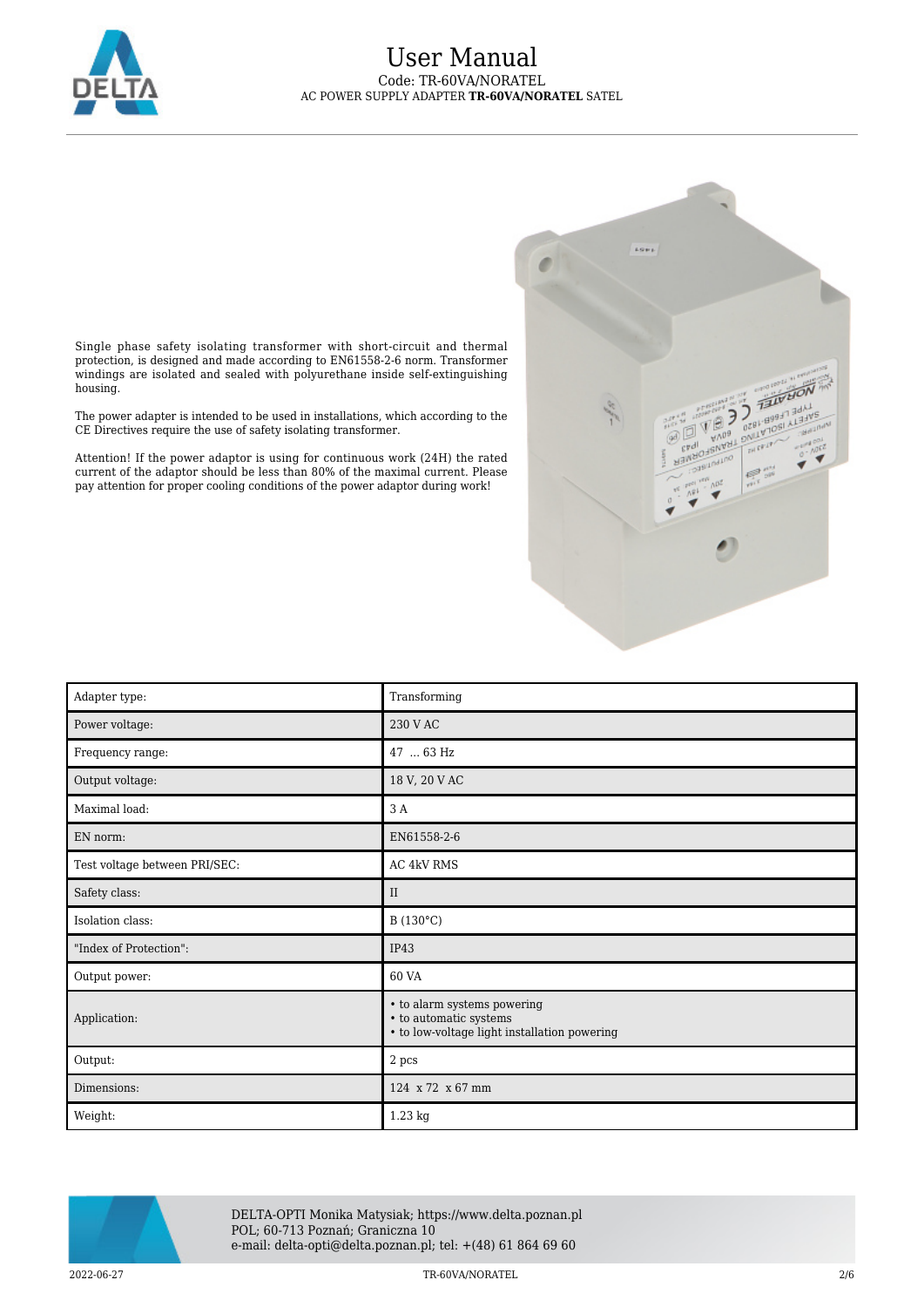

| Manufacturer / Brand: | SATEL     |
|-----------------------|-----------|
| Guarantee:            | , 2 years |

Adapter connectors (after remove the cover):



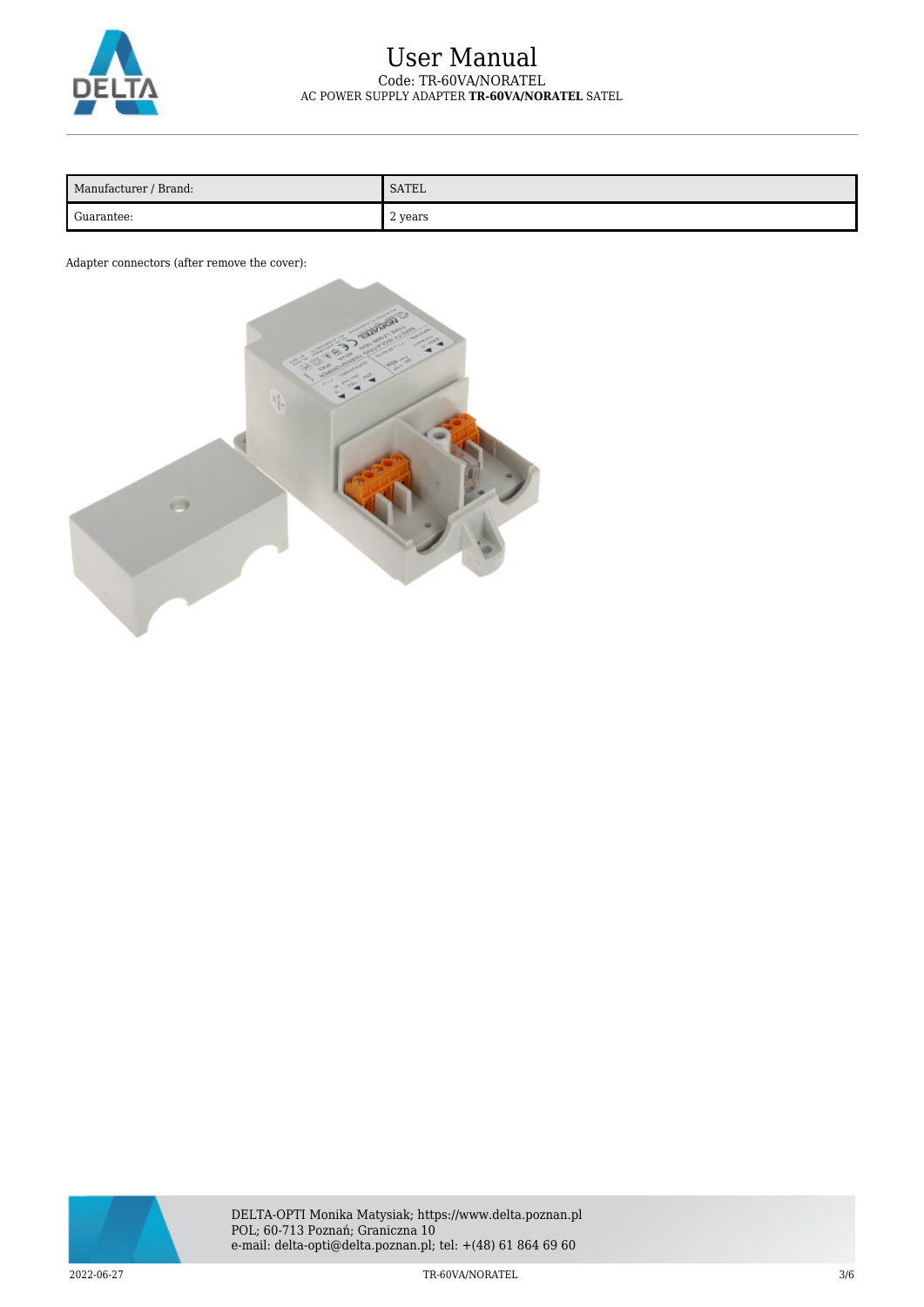



Top view:

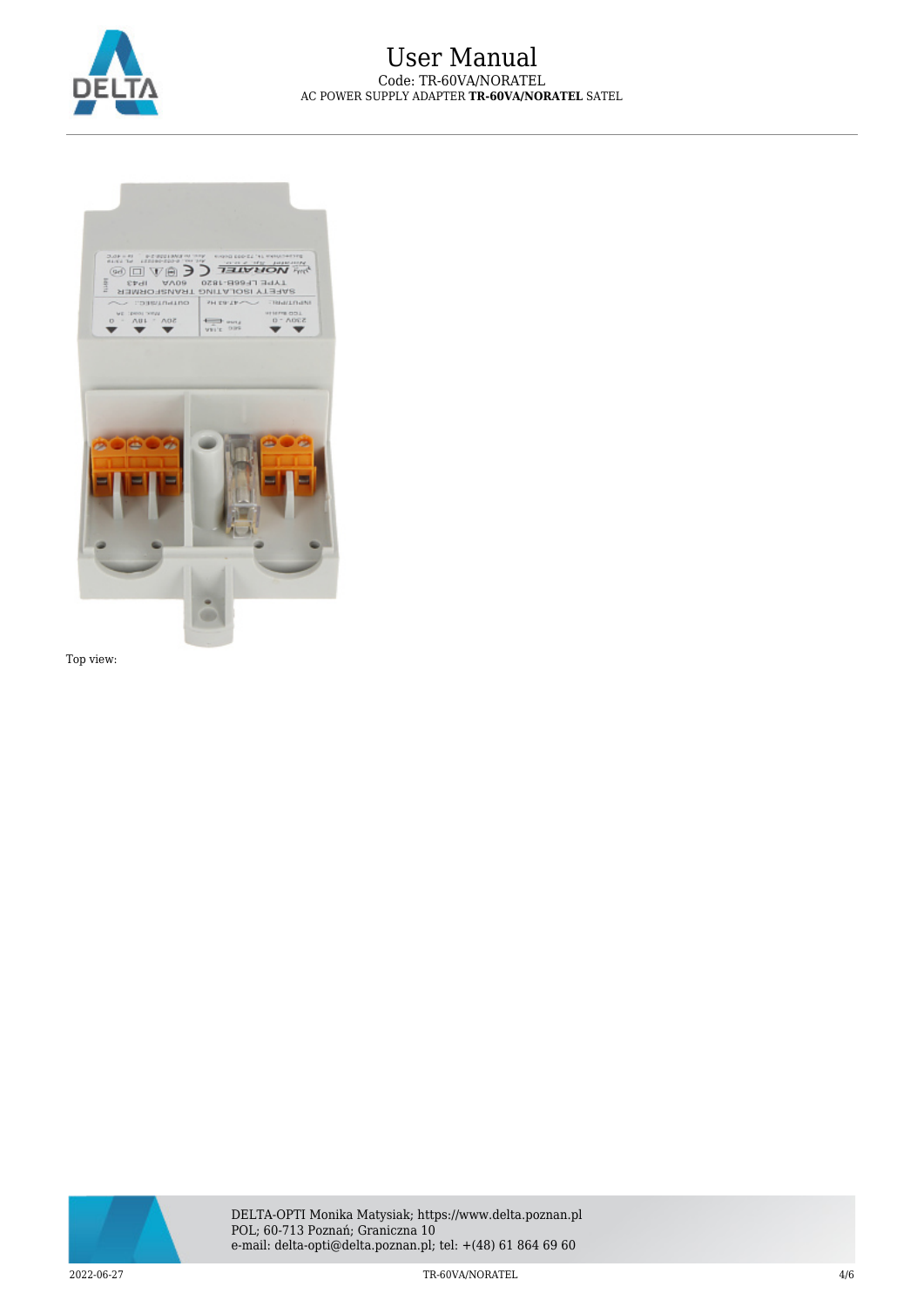

| $230V - 0$<br><b>TCO Built-in</b> | SEC 3.16A<br>Fuse 4            | $20V - 18V - 0$<br>Max. load: 3A                                                                                      |  |
|-----------------------------------|--------------------------------|-----------------------------------------------------------------------------------------------------------------------|--|
| INPUTIPRI: <> 47-63 Hz            |                                | OUTPUT/SEC.:<br>SAFETY ISOLATING TRANSFORMER<br>34917<br>TYPE LF66B-1820 60VA IP43                                    |  |
| Noratel Sp. 2                     | NORATEL $\zeta \in \mathbb{R}$ | $\Lambda$ $\Box$ $96$<br>Art.no.: 8-052-060221 PL 12/19<br>Seczecińska 1k, 72-003 Dobra Acc. to EN61558-2-6 ta = 40°C |  |

Mounting side view: